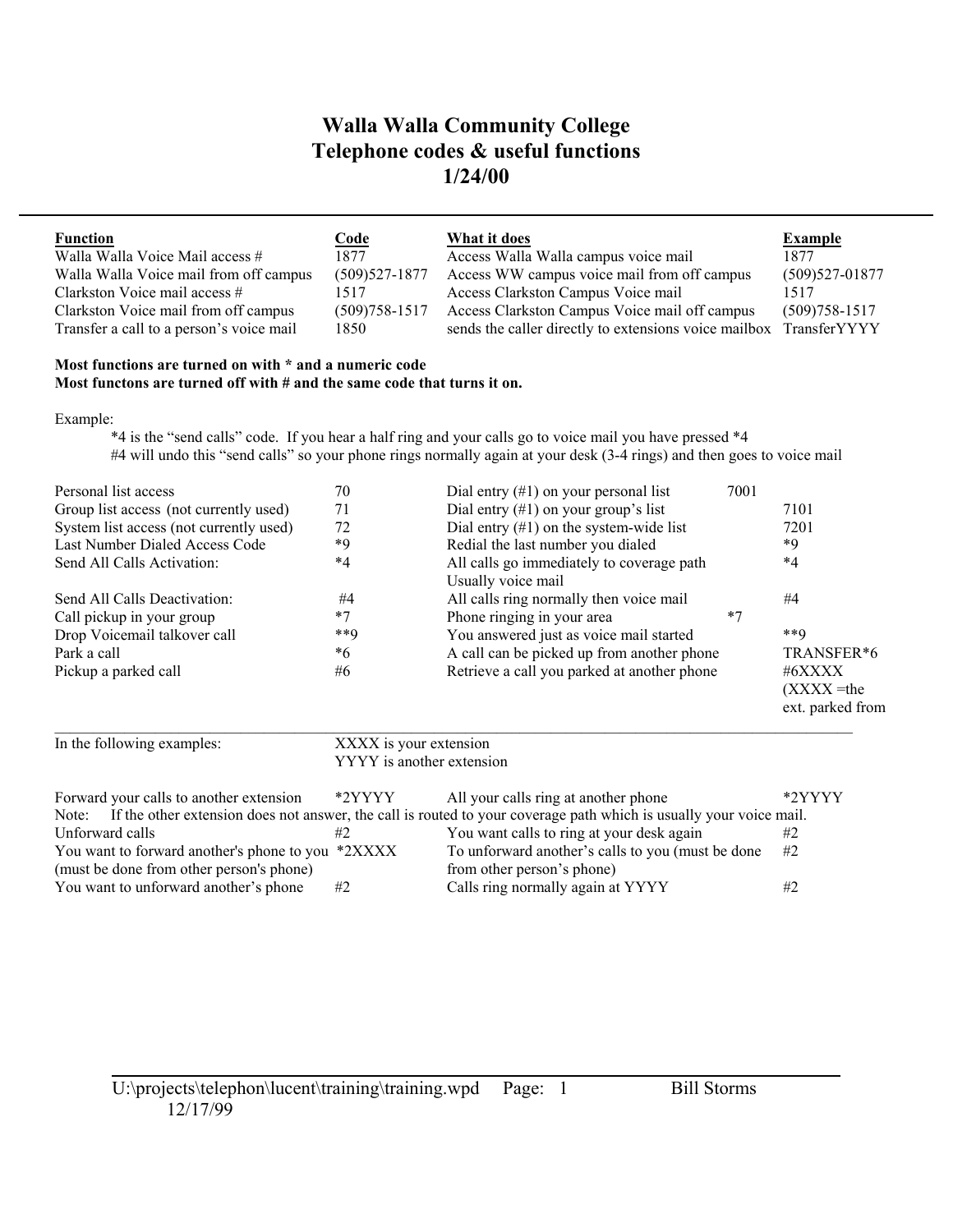### **Examples of advanced phone system functions you can really use!**

### **A. You want to program a speed dial entry into your personal speed dial list.**

You want to record the governor's phone number in your speed dial list so you can call him quickly when you need to tell him how much more money we need here at Walla Walla Community College. The governor's # is 3607051111. Your scan access code is 123456 and of course you must dial an 8 to get a scan line:

|  |  | Pick up the phone or press speaker button to get a dial tone. |  |
|--|--|---------------------------------------------------------------|--|
|  |  |                                                               |  |

- 2. Press \*01 \*0 is the code to program speed dial lists.
	- 1 is the code for your personal speed dial list)
- 3. Press **01** 01 tells the system you wish this to be the first entry in your personal speed dial list. It is important to use 01 and not 1 - two digits are required. Of course the next one you do should be 02, then 03 etc. You can record up to 10 numbers. If you need more ask the Technical Services support group for more.

### 4. Press **81234563607051111**

| -8         | to access scan       |
|------------|----------------------|
| 123456     | the scan access code |
| 3607051111 | the governor's $#$   |

5. Press # This tells the system you are done with this entry.

#### **B. How to use a number in your speed dial list.**

Now you want to call the governor.

- 1. Pick up the phone or press speaker button to get a dial tone.
- 2. Press **70** This is the code to access your personal speed dial list<br>3. Press **01** This is the first entry in your speed dial list Press **01** This is the first entry in your speed dial list

Be sure to record your speed dial numbers in the speed dial reference card under your phone.

### **3. You want to forward your boss's calls to you while they are out of the office!**

Your boss is going to be out of their office for the afternoon. You want to be able to have all incoming calls come to your desk. You know you can go in and press SEND CALLS (\*4) to immediately send all calls to their coverage path - which is voice mail or your desk IF the caller presses 0 out of voice mail. But you really just want them all to come to your desk. If they really want voice mail you can always send the caller directly to their voice mail. Your boss's phone extension is BBBB. Note: You must do this from the phone of the number you want to forward.

1. Pick up the boss's phone or press speaker to get a dial tone.

U:\projects\telephon\lucent\training\training.wpd Page: 2 Bill Storms 12/17/99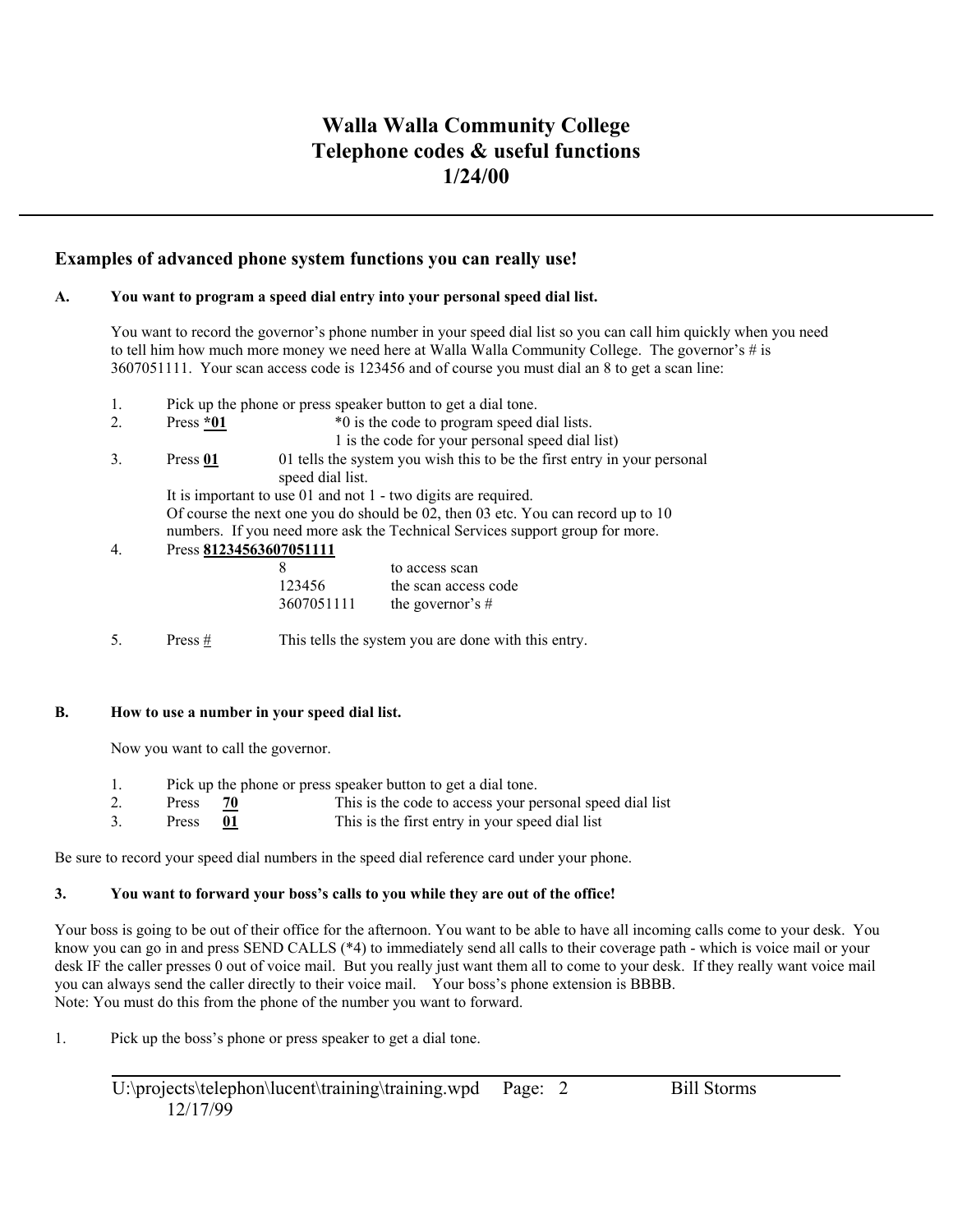| Press | $*2$        | This is the code to access call forwarding |
|-------|-------------|--------------------------------------------|
| Press | <b>BBBB</b> | This is your boss's extension.             |
|       |             |                                            |

You will receive a confirmation tone of - beep, beep, beep. To unforward this you must go to the phone forwarded and press: **#2** 

### **4. You want to redial the last number you dial without retyping all the digits.**

- 1. Pick up the phone and get a dial tone.
- 2. Press **\*9**

The last number is redialed.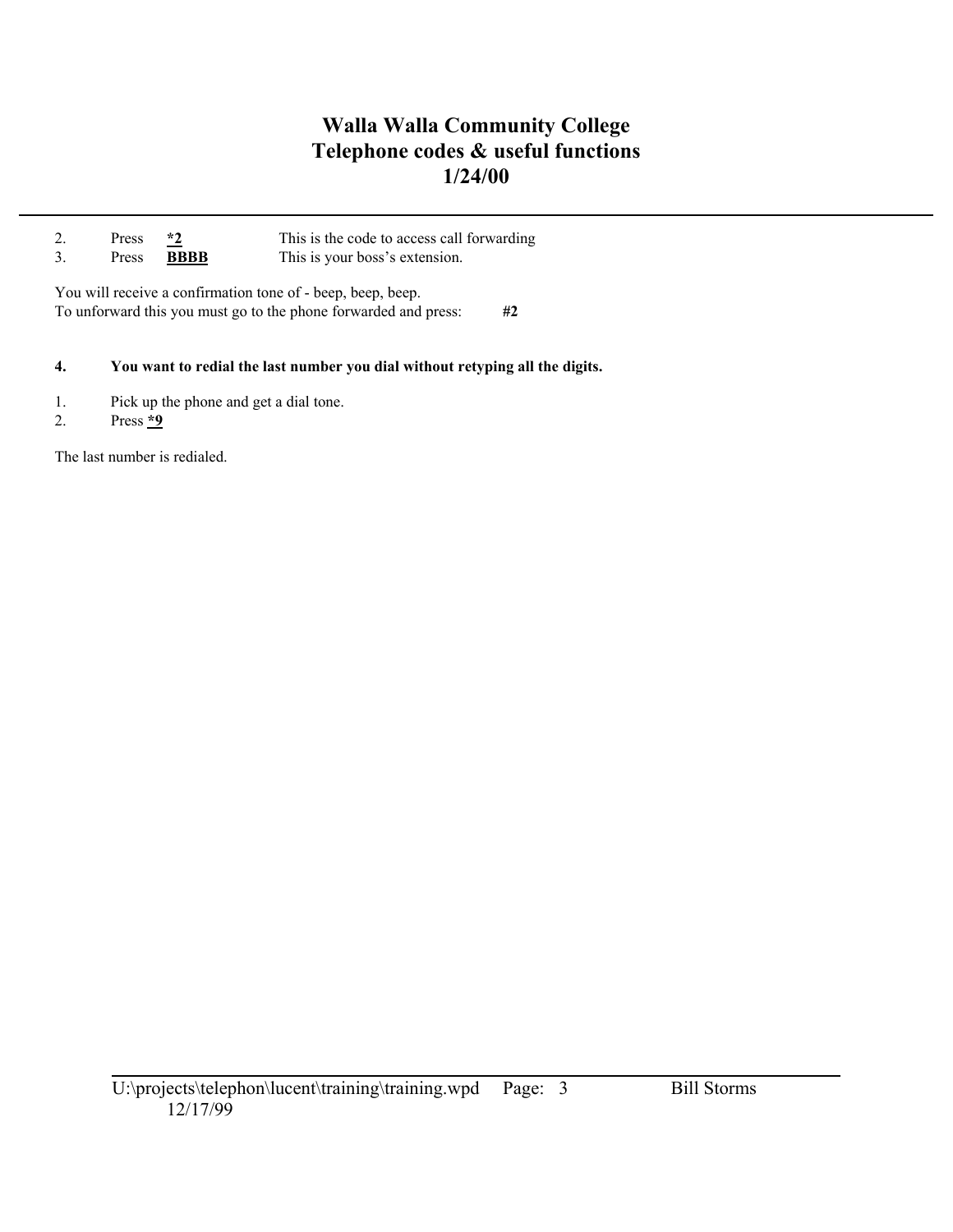#### **5. You want to create a personal voice mail list.**

At first blush this may seem like it is more trouble than it is worth. But with this you can send a voice mail message to anyone on the same campus (I will have to investigate if you can include those in Clarkston from Walla Walla or those in Walla Walla from Clarkston). A voice mail message is better than an email in that it is delivered immediately, you can talk faster than you can type, and often a personal voice mail gets the message across better than the written word.

- 1. Get a dial tone.
- 2. Access voice mail system: 1877
- 

| Access voice mail system: | 1877 |       |                                           |
|---------------------------|------|-------|-------------------------------------------|
| Press:                    |      |       | To administer private directory/mail list |
|                           |      |       | To administer mail lists                  |
|                           |      |       | Create a list                             |
|                           |      | 1#    | List ID (or 2 or 3 or whatever you wish)  |
|                           |      |       | make it private                           |
|                           |      | 1234# | First extension                           |
|                           |      | 5678# | 2nd Extension                             |
|                           |      | #     | All done                                  |

#### **6. Now you want to send a voice mail message to everyone on a private voice mail list you created.**

For example, you want to send a voice mail about an urgent meeting to 10 of your most important staff. You want this to go out immediately and feel that your personal message will do much to get the exact message across.

- 1. You pick up the phone and get a dial tone.
- 2. You access voice mail by entering **1877**
- 

| $1000$ week $000$ $(01000)$ $(010001)$ $(01000)$ $(01000)$ |           |                                              |
|------------------------------------------------------------|-----------|----------------------------------------------|
| You press                                                  |           | This enters record mode of voice mail        |
|                                                            | Press 1   | end recording                                |
|                                                            | Press $#$ | to approve                                   |
|                                                            | *L        | to access your private mailing list          |
|                                                            | #         | to indicate it is your list and not anothers |
|                                                            | 1#        | List ID                                      |
|                                                            | #         | Your done adding lists/extensions to recieve |
|                                                            | #         | to send                                      |
|                                                            |           |                                              |

#### **7. You want to transfer a caller directly into someone's voice mail.**

You just received a call and want to transfer the caller directly into the voice mail of a co-worker.

- 1. Press TRANSFER button (hook flash on old style phones)
- 2. Dial 1850 (the special # for voice mail transfers)
- 3. Dial the extension whose voice mail you want the caller to reach
- 4. Press Transfer again

You can also use this technique to leave a voice mail message directly in someone's mail box. You might want to do this if you know

U:\projects\telephon\lucent\training\training.wpd Page: 4 Bill Storms 12/17/99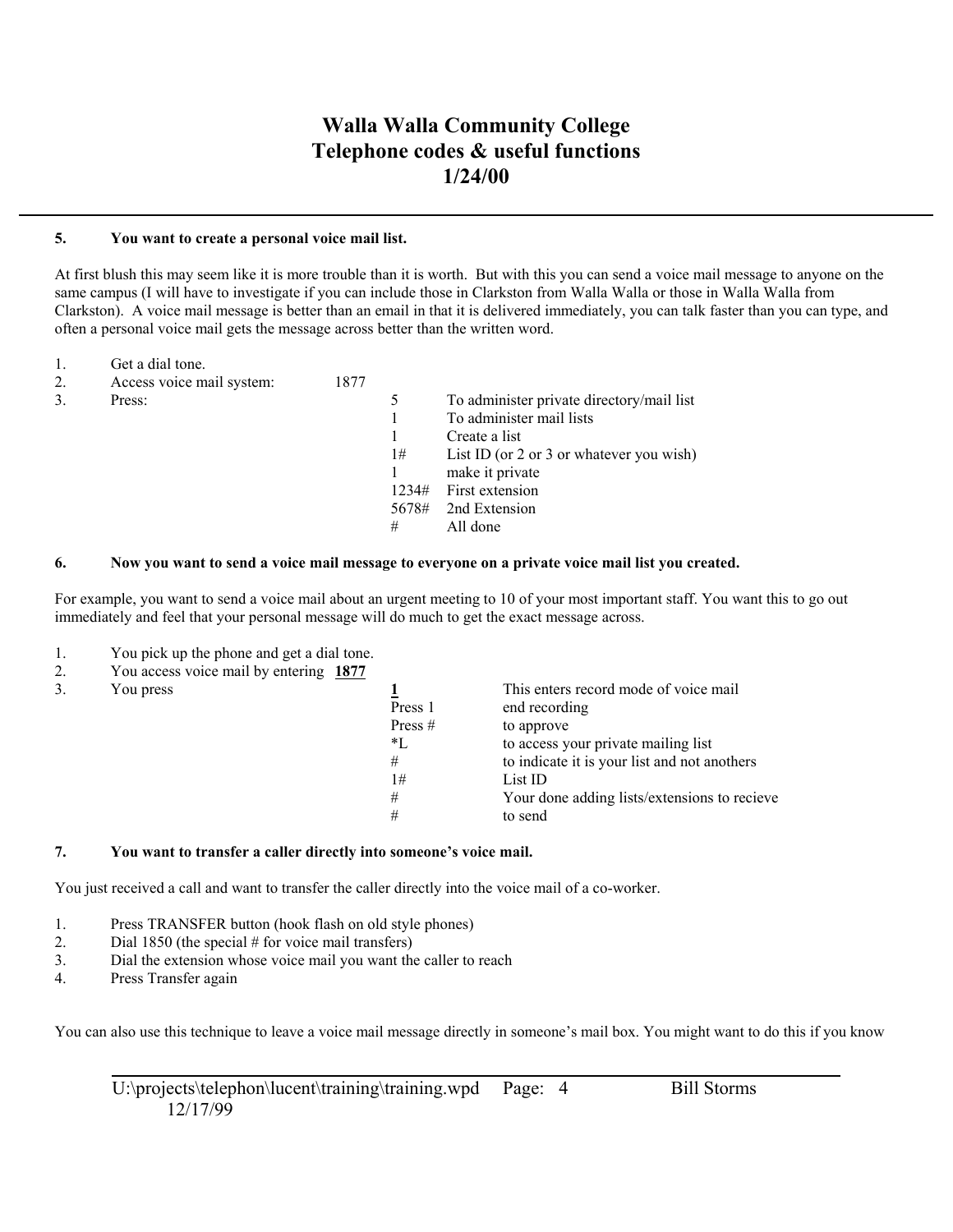they are out of the office and you simply want to directly access their voice mail.

## **Did you know?**

- 1. You can bypass a person's voice mail greeting by pressing 1 as soon as they start talking.
- 2. You can record several voice mail greetings and then program the system to play different ones for the following conditions…
	- a. The call is from off campus (longer greeting may be appropriate)
	- b. The is from on campus
	- c. The caller gets a busy signal from your phone
	- d. You do not answer the call (no busy signal)
	- e. The call is received after 5:00 PM (after hours greeting)
	- f. The calls is received from 8AM to 5PM
- 3. There is a training video tape available that shows you how to use the voice mail system.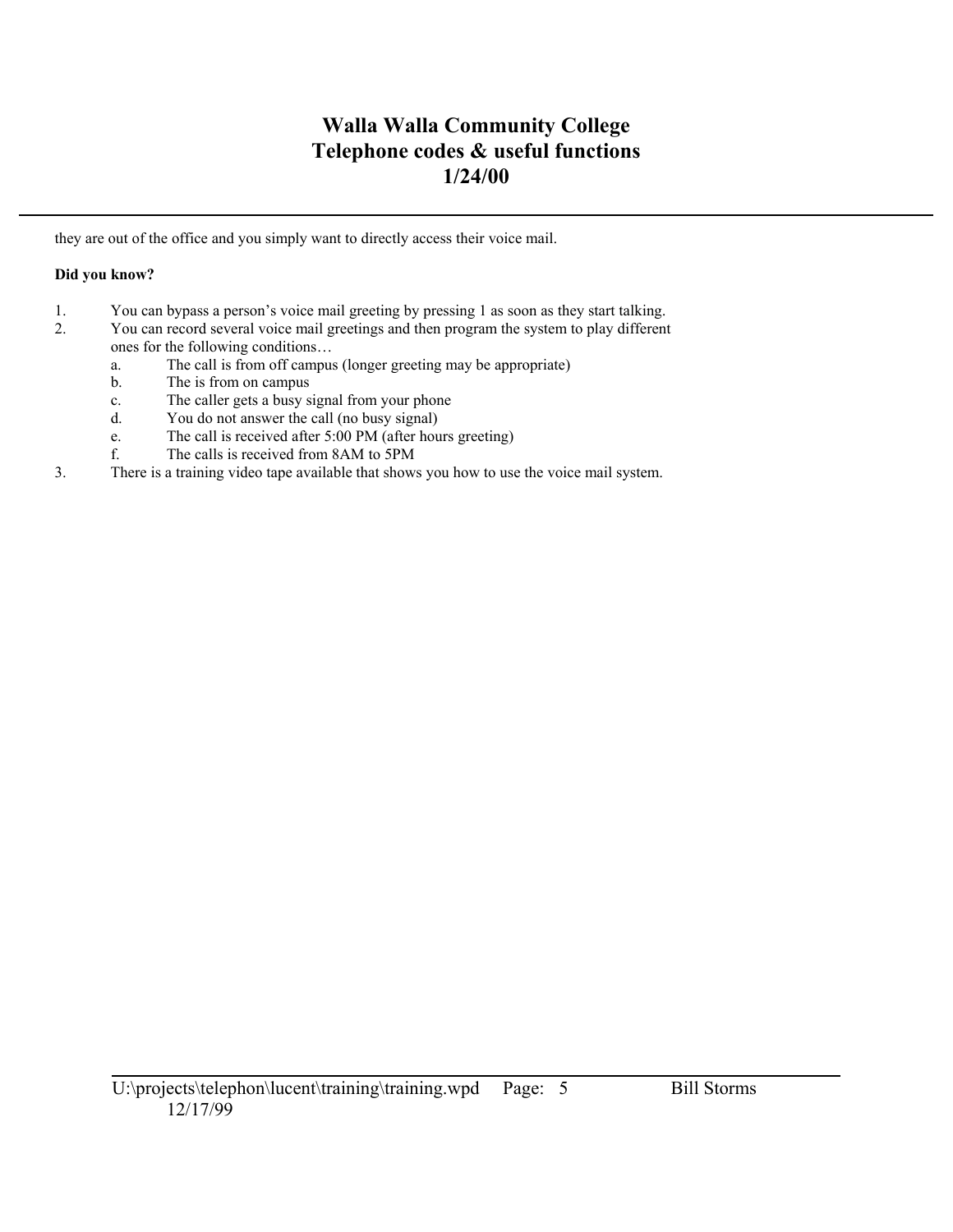## Note:

## **Functions we should be able to use in the future**

| *Automatic Callback Activation:                 | $*5$ |                       |
|-------------------------------------------------|------|-----------------------|
| *Automatic Callback Deactivation:               | #5   |                       |
| *Directed Call Pickup Access Code:              |      | #7                    |
| Whisper Page Activation Access Code:            | 147  |                       |
| *Abbreviated Dial - Prgm Group List Access Code | N/A  | Not currently in use. |
| *Announcement Access Code                       | 144  | Not currently in use  |